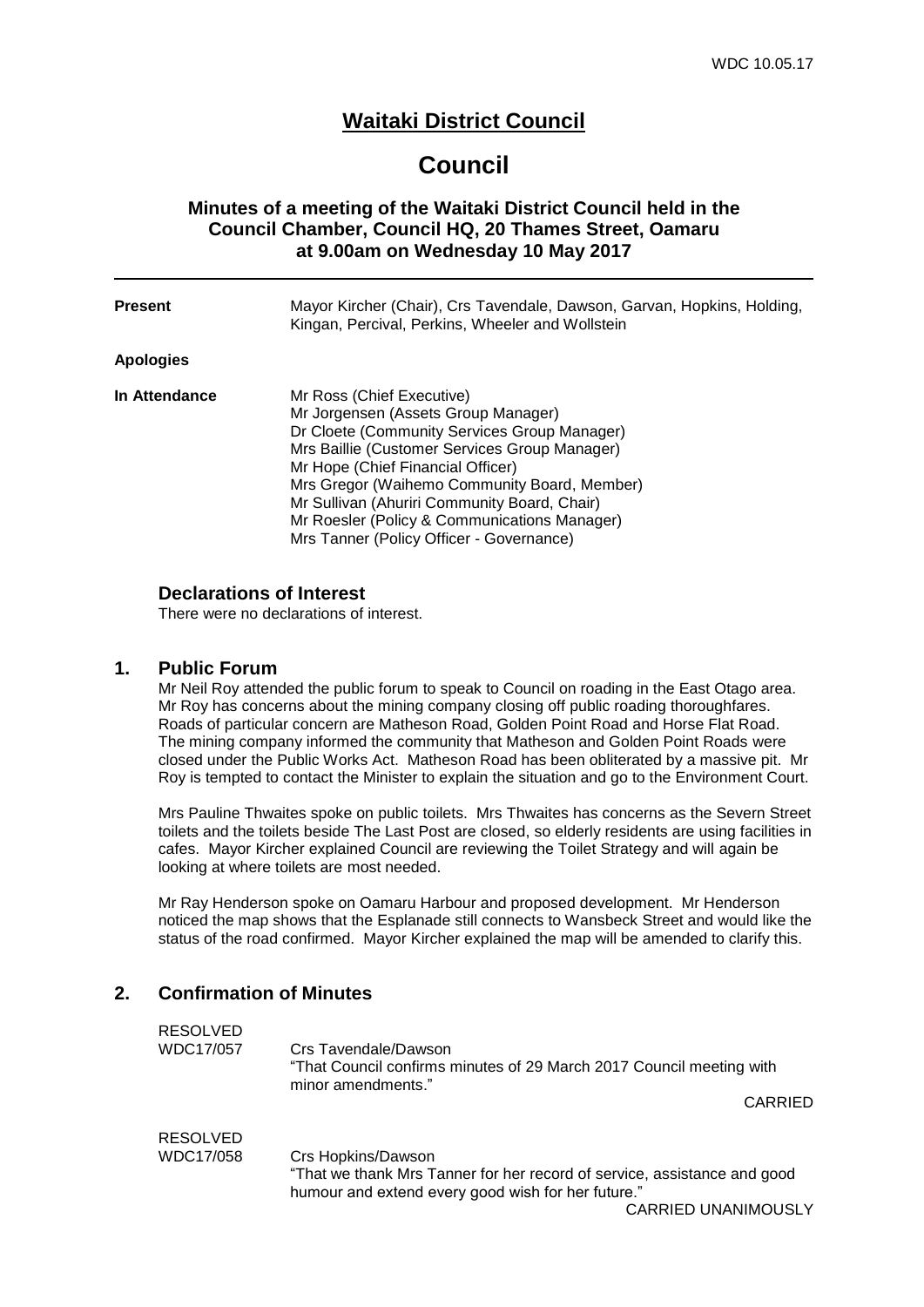# **3. Mayor's Report**

The Mayor's report provides comments to bring Councillors and the public up to date with a number of issues that have arisen since the last Council meeting. Some of these include:

- Applications for the CEO role have now closed and we were very pleased to receive a total of 72 applications. Interviews will commence shortly with an appointment to be announced in the latter part of June.
- This year, the introduction of round-table public meetings to discuss Council's Annual Plan were trialled with some positive results. Councillors will now look at draft budgets and projects and make decisions on the final Annual Plan.
- Civil Defence and Emergency Management model has been changing across Otago as we move to a regional model to provide greater consistency and support for each district.
- Oamaru Farmers' Market is a real success story. There is a lot of positivity about the market these days. Attended their AGM and discussed a multi-use area set up for them to operate well out of.
- Anzac day services were held throughout the district. Across Waitaki, Kiwis turned out to remember those who served our country. Council is committed to help support communities holding future services.
- Visited Craig's Poultry farm and viewed their new free-range farm facilities.
- Oamaru Landfill is now closed and the new transfer station operation is underway at Industrial Lane in Oamaru's North End. There were 2,500 customer visits through the old landfill with residents taking up the offer of cheap or free rubbish disposal.
- Mayor Kircher tabled Select Contracts report on the Oamaru Adventure Park. This document will be added to Council's website today.

# RESOLVED<br>WDC17/059

Crs Hopkins/Tavendale "That Council receives the information."

CARRIED

# **4. Chief Executive's Report**

The following comments are provided to bring Councillors up to date with issues that have arisen since the last Council meeting on 29 March 2017. The layout of this report is designed to mirror in part the KPI's set by Council for the CEO. These reflect our key community outcomes. A number of the comments are simply reporting back to Council on matters which have arisen over the last few weeks. Some of these include:

- Planning for Council's next in-house staff survey is underway and will commence later this month.
- Approximately 80 submissions were received to Council's Annual Plan. Council will consider adopting the Annual Plan on 21 June.
- Building Control and Regulatory Services: Current information shows that 87.9% of consents has been processed within 20 working days.
- Property Unit have been very busy with three key projects ie RSA, Oamaru Courthouse and Harbour Area.
- Alps2Ocean project team met recently. Good progress has been made on the Duntroon to Oamaru section of the cycle trail. Pleasing to see an increase in numbers going through the on-line booking service.
- Process to enable Council to sell land in and around the Oamaru Harbour is underway.

# RESOLVED

WDC17/060 Crs Wollstein/Kingan "That Council receives the information."

CARRIED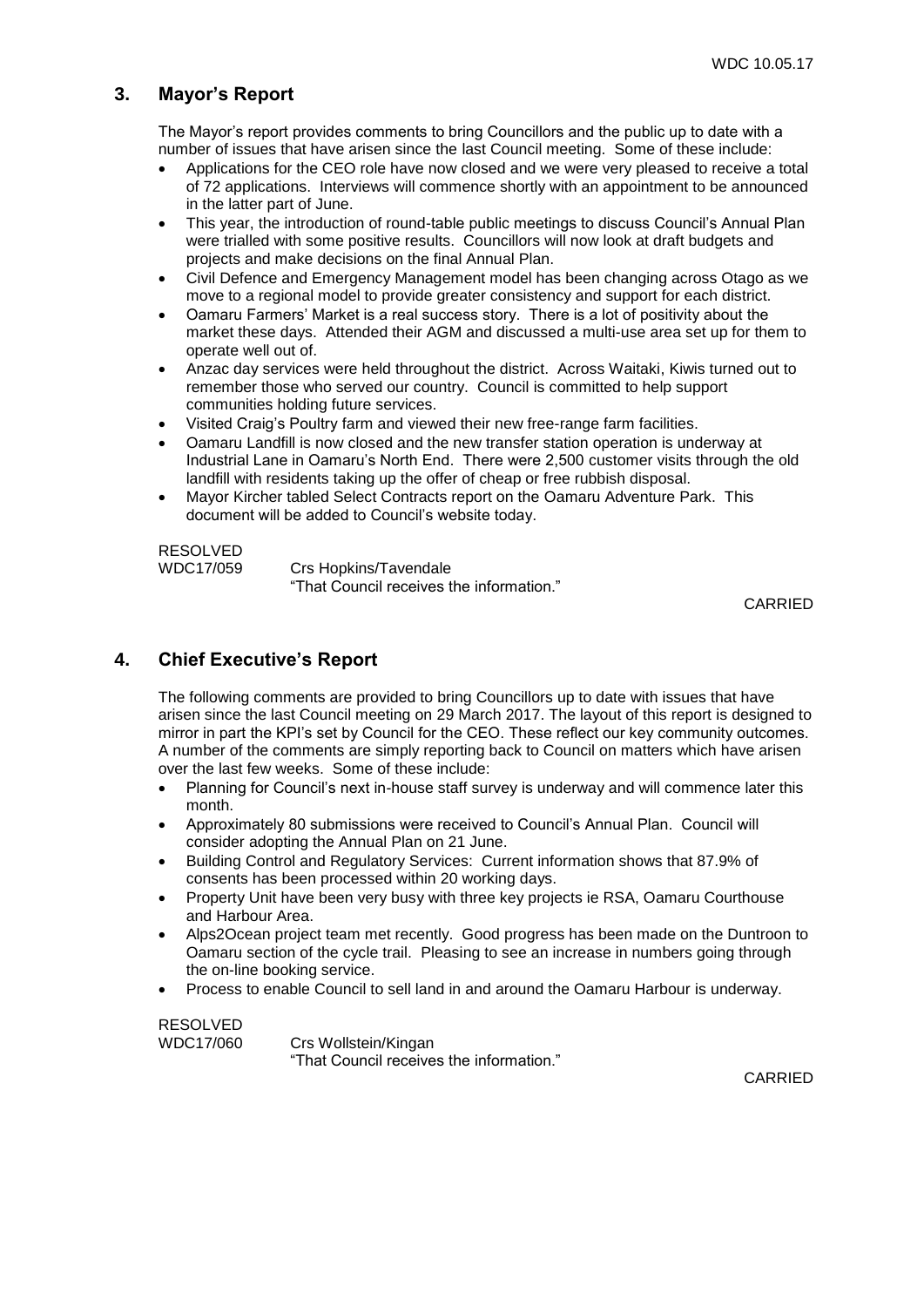# **5. Recommendation from Finance, Audit and Risk Committee Meeting – 12 April 2017**

#### **Rating Adjustment – Gards Road, Otekaieke**

| <b>RESOLVED</b> |                                                                                                                                                                                   |
|-----------------|-----------------------------------------------------------------------------------------------------------------------------------------------------------------------------------|
| WDC17/061       | Crs Hopkins/Dawson                                                                                                                                                                |
|                 | "That Council write off all incorrectly levied rates and arrears on assessment<br>number 101329, a property owned by the Department of Conservation on<br>Gards Road, Otekaieke." |
|                 |                                                                                                                                                                                   |

CARRIED

# **6. Recommendation from Customer Services Committee Meeting – 26 April 2017**

#### **Adoption of Road Naming Policy**

| RESOLVED  |                                                                |  |
|-----------|----------------------------------------------------------------|--|
| WDC17/062 | Crs Tavendale/Wollstein                                        |  |
|           | "That Council adopts the Waitaki District Road Naming Policy." |  |

CARRIED

# **7. Recommendation from Ahuriri Community Board Meeting – 1 May 2017**

#### **12 Ranfurly Street, Kurow**

| <b>RESOLVED</b> |                                                                        |
|-----------------|------------------------------------------------------------------------|
| WDC17/063       | Crs Dawson/Perkins                                                     |
|                 | "That Council:                                                         |
|                 | 1. Notifies the community of its intention to revoke reservation of 12 |
|                 | Ranfurly Street, Kurow under the Reserves Act 1977.                    |

- 2. Request the Department of Conservation to revoke reservation and dispose of 12 Ranfurly Street, Kurow.
- 3. Remove the recreation designation for 12 Ranfurly Street, Kurow in the District Plan."

CARRIED

# **8. Recommendations from Assets Committee Meeting – 26 April 2017**

## **Roading Maintenance Contract Effects**

# RESOLVED

WDC17/064 Crs Kingan/Percival

"That Council:

- 1. Approves the additional annual expenditure of \$463k to meet the new road maintenance contract levels of service for the Annual Plan 2017/18 and into the Long Term Plan for 2018/28 understanding that:
	- a. 80k will be funded by existing depreciation funding.
	- b. \$265k from NZTA and
	- c. \$170k will be funded from increased rates funding.
- 2. Includes an additional \$170k to the 2017/18 Annual Plan budgets from 1 July 2017 onwards to fund the new maintenance contract with the impact to be considered as part of the Annual Plan debate."

CARRIED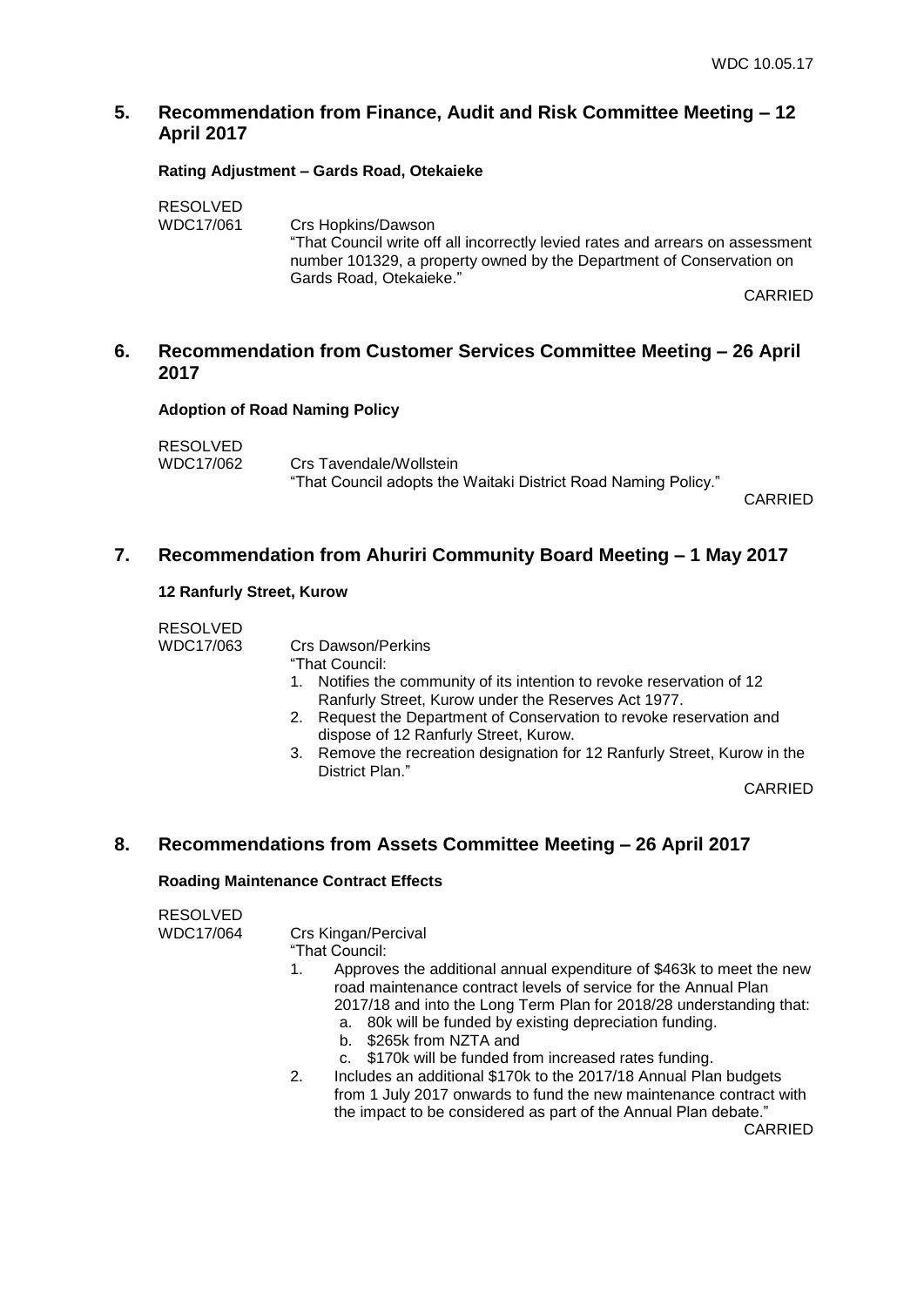#### **Oamaru Creek Bridge Replacement**

| <b>RESOLVED</b> |                                                                                                                                                                                                                                    |         |
|-----------------|------------------------------------------------------------------------------------------------------------------------------------------------------------------------------------------------------------------------------------|---------|
| WDC17/065       | Crs Wollstein/Tavendale                                                                                                                                                                                                            |         |
|                 | "That Council:                                                                                                                                                                                                                     |         |
|                 | Amend the budget for the construction of a timber bridge structure<br>1.<br>crossing the Oamaru Creek to \$112k, contingent upon NZTA co-<br>investment funding being approved.                                                    |         |
|                 | 2. Commit to including a project to link the bridge into the cycleway<br>network between the Harbourside cycleway and Waitaki Boys High in<br>the 2018/28 Long Term Plan with a budget of \$430k, including NZTA<br>co-investment. |         |
|                 | 3. Develop concepts for beautification of the bridge, consistent with the                                                                                                                                                          |         |
|                 | harbour area prior to tendering the works."                                                                                                                                                                                        | CARRIED |
|                 | <b>Road Stopping: Matheson and Golden Point Roads</b>                                                                                                                                                                              |         |
| <b>RESOLVED</b> |                                                                                                                                                                                                                                    |         |
| WDC17/066       | Crs Hopkins/Kingan<br>"That Council stops the unformed roads on Matheson and Golden Point<br>Roads as described in the schedules and transfers the land to the adjoining<br>owner Oceana Gold Limited."                            | CARRIED |
|                 |                                                                                                                                                                                                                                    |         |
|                 | Meeting adjourned at 10.14am and reconvened at 10.33am                                                                                                                                                                             |         |

# **9. Lower Waitaki-South Coastal Canterbury and Upper Waitaki Zone Committees Annual Reports**

Council to receive the Annual Reports for both Zone Committees. Nic Newman, representing the Lower-Waitaki-South Coastal Canterbury Zone Committee, was in attendance to discuss their report and respond to any questions from Council.

| <b>RESOLVED</b> |                                          |
|-----------------|------------------------------------------|
| WDC17/067       | Crs Hopkins/Kingan                       |
|                 | "That Council receives the information." |

CARRIED

# **10. Recommendation from Harbour Area Committee Meeting – 3 May 2017**

#### **Harbour Land**

| <b>RESOLVED</b> |                                                                                                          |                |
|-----------------|----------------------------------------------------------------------------------------------------------|----------------|
| WDC17/068       | Crs Tavendale/Hopkins                                                                                    |                |
|                 | "That Council:                                                                                           |                |
|                 | Proceed with releasing an Expression of Interest (EOI) document<br>1.                                    |                |
|                 | seeking interest from parties in the Harbour Land, while keeping the<br>Community informed of progress." |                |
|                 |                                                                                                          | <b>CARRIED</b> |
| <b>RESOLVED</b> |                                                                                                          |                |
| WDC17/069       | Crs Hopkins/Tavendale                                                                                    |                |
|                 | "That Council:                                                                                           |                |
|                 | Agree that the results of the Expressions of Interest (EOI) be reported to<br>2.<br>the full Council."   |                |
|                 |                                                                                                          | CADDIEN        |

CARRIED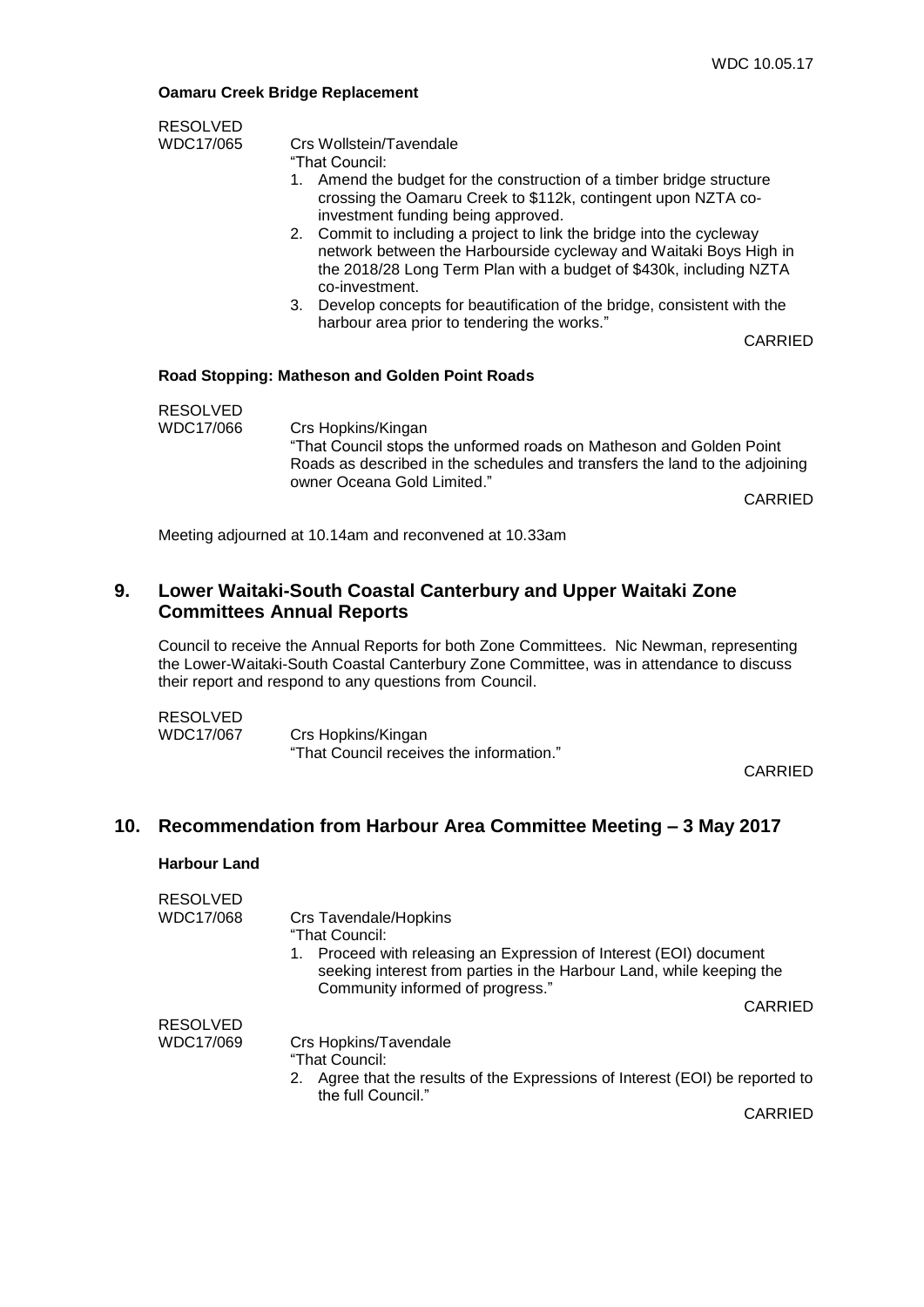# **11. Warrant of Appointment**

RESOLVED<br>WDC17/070

Crs Hopkins/Wollstein

"That Council hereby appoints **Rachael Willox** as:

- a) An 'Enforcement Officer' under Section 177 of the Local Government Act 2002 with authority to exercise the following powers:
	- i) Entry of private land (s171);
	- ii) Entry for enforcement purposes (s172);
	- iii) Entry in cases of emergency (s173); and
	- iv) Authority to act (s174).
- b) An 'Enforcement Officer' under Section 38 of the Resource Management Act 1991 with authority to exercise all the powers of an Enforcement Officer under the Resource Management Act 1991, and in particular the following powers:
	- i) Avoid, Remedy or Mitigate Adverse Effects (s17);
	- ii) Acquire Information (s22);
	- iii) Issue an Abatement Notice (s322);
	- iv) Carry out, at any reasonable time, inspections of any place or structure (except a dwelling house) (s332);
	- v) Issue an excessive noise direction (s327);
	- vi) Enter private land to ensure compliance with an excessive noise direction (s328);
	- vii) Take preventative or remedial action (s330);
	- viii) Enter for survey (s333);
	- ix) Seize property (s323) & (s328); and
	- x) Return property (s336).
- c) A 'Litter Control Officer' under Section 5 of the Litter Act 1979 with authority to exercise all the powers of a Litter Control Officer under the Litter Act 1979."

CARRIED AGAINST: Cr Percival

# **12. Amend Regulatory Services Objectives Timeframes**

To negotiate revised timeframes on objectives agreed as a result of the 2015 Regulatory Business Case.

RESOLVED

WDC17/071 Crs Hopkins/Wollstein

"That Council approves the amended objectives proposed below."

|                  | To increase performance of the BCA/TA to issue all consents within 15<br>working days of lodgement without detriment to overall operation<br>By 31 May 2017, 95% of consents are approved within 20 working |
|------------------|-------------------------------------------------------------------------------------------------------------------------------------------------------------------------------------------------------------|
| days             |                                                                                                                                                                                                             |
|                  | By 31 December 2017, 100% of consents are approved within 20<br>working days                                                                                                                                |
| days             | By 30 June 2018, 100% of consents are approved within 15 working                                                                                                                                            |
|                  | To investigate and implement options to enable 24 hour booking request for<br>inspections by 30 June 2018                                                                                                   |
|                  | 100% of building inspections completed within customer desired timeframes of<br>two working days by 31 December 2018                                                                                        |
|                  | To assist the customer and industry to lodge a complaint and acceptable<br>consent at first attempt 50% of the time by 31 December 2018                                                                     |
| December 2018    | To improve the regulatory customer experience, decision-making processes<br>and awareness by 31 December 2017 and regulatory reporting by 31                                                                |
| 31 December 2018 | To successfully implement relevant policy, bylaw and legislative priorities by                                                                                                                              |